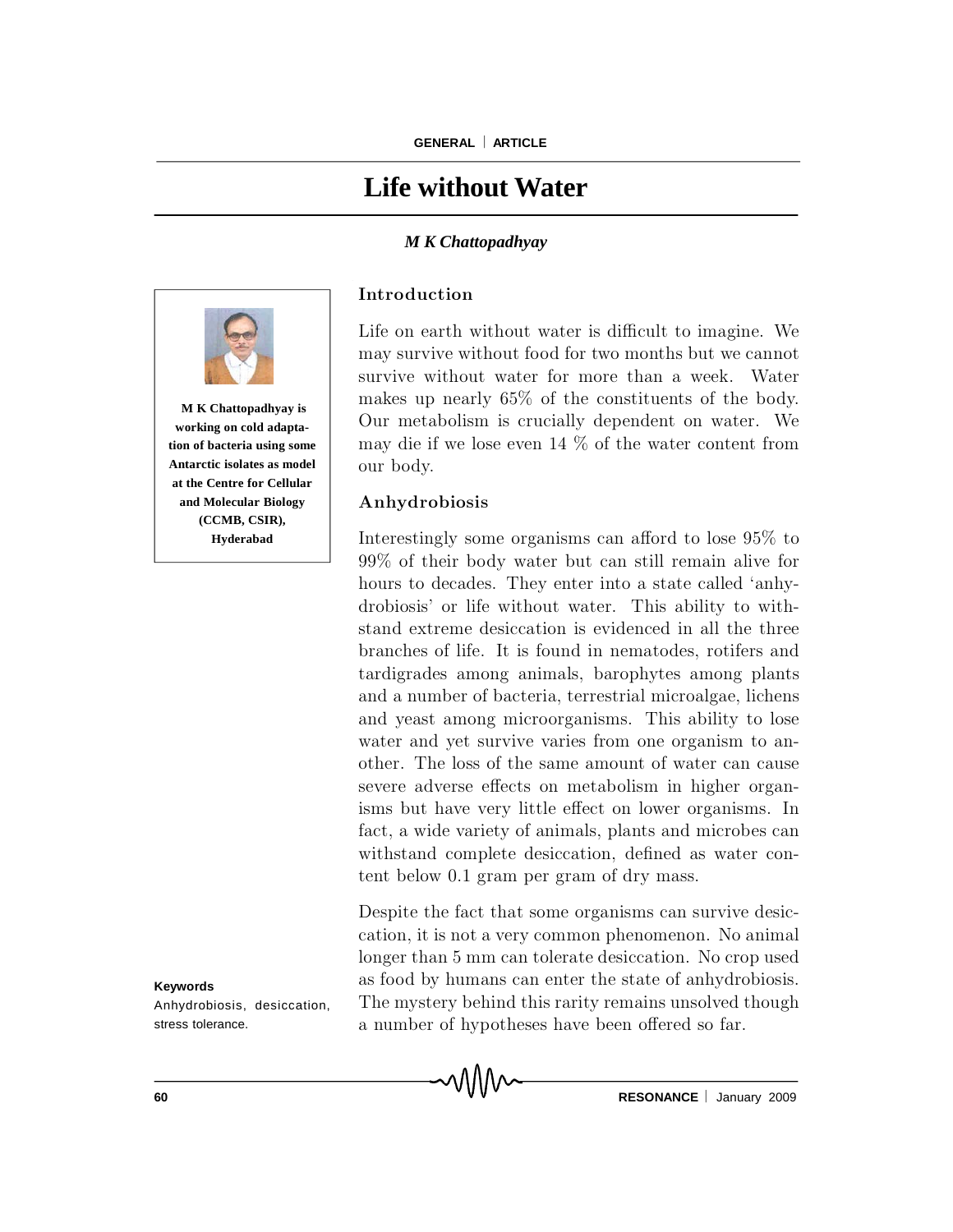# Effect on Metabolism

In a strict sense, anhydrobiosis should be defined as the ability of the organism to survive the cessation of metabolism caused by the water loss and enter a state of suspended animation. The metabolic activities in them come to a halt. In hibernating animals metabolism continues albeit at a very slow rate, but it cannot continue in the anhydrobiotic state and is comparable to a dead organism. The only difference lies in the fact that a dead organism never revives whereas an anhydrobiotic organism starts grow ing and reproducing once a favorable condition appears (i.e., water is available again in the environment).

# Effect on Ageing

Anhydrobiosis also interferes with ageing. Following hatching of eggs, many nematodes die within weeks while they can sustain their life for a couple of years by entering the anhydrobiotic state. Thus anhydrobiosis draws a mark of differentiation between chronological age and physiological age of an organism. However the processes involved in dam age repair are also inhibited during anhydrobiosis. Hence any damage that occurs during the dried state cannot be repaired and may hasten the death of the organism .

## Protective Substances

Water is essential not only for the chemical reactions involved in metabolism but also for maintaining the structure of the biomolecules that constitute the cellular machinery. When the water content of the cells of an organism decreases beyond a certain level, cellular proteins are denatured and membranes get disorganized. Desiccation-tolerant organisms synthesize some stresscombatants, which impart into them the ability to enter into an anhydrobiotic state. The most extensively studied molecule in this context is the disaccharide trehalose.<sup>1</sup>

<sup>1</sup> A disaccharide containing two glucose units, and is called alpha-D-gluco-pyranosyl alpha-D-glucopyranoside.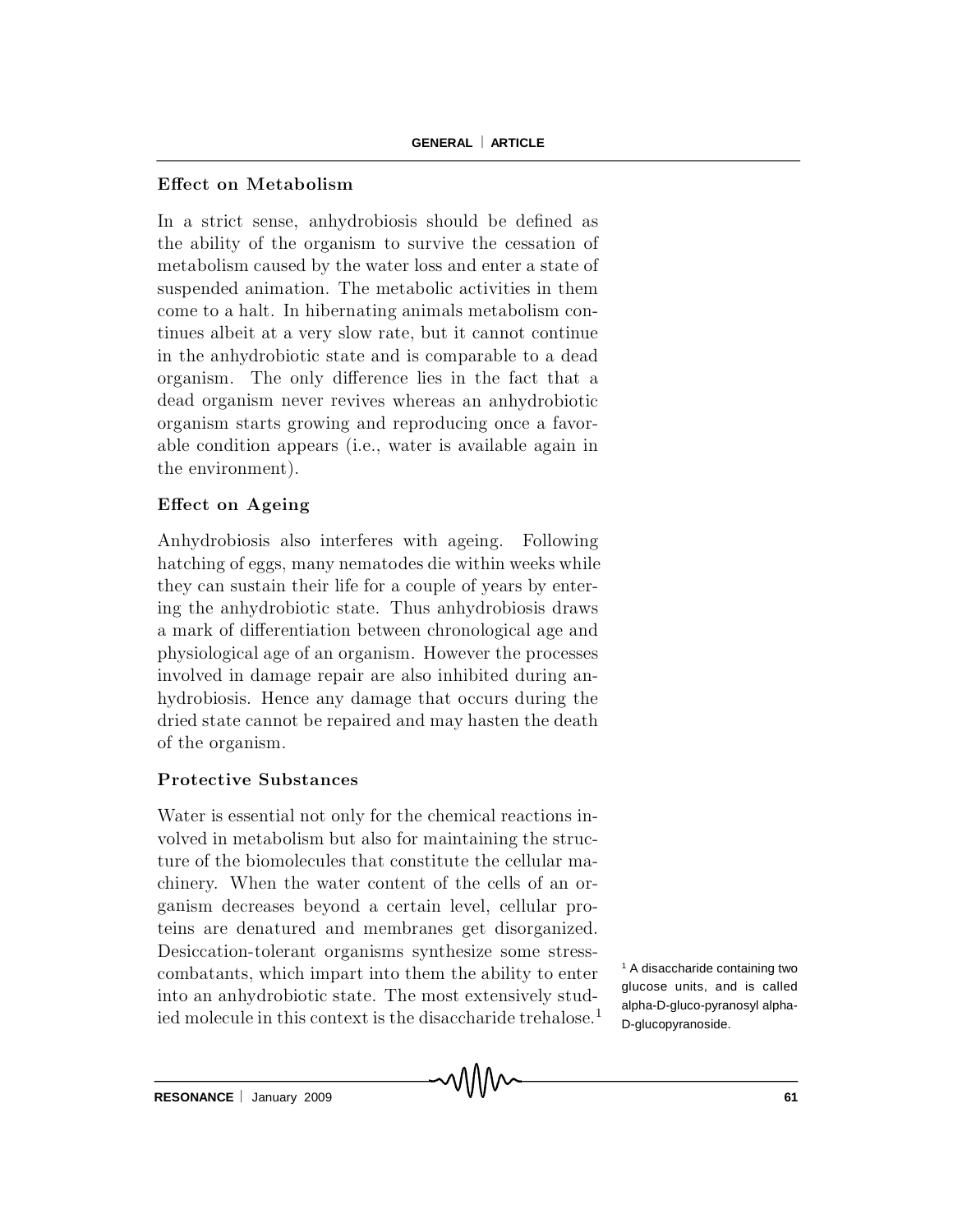#### **GENERAL ARTICLE**

Baker's yeast (Saccahromyces cerevisiae) is one of the most common examples of desiccation-tolerant organism. It can be obtained as dried powder and revived simply by adding water. It has been found that the yeast cells accumulate a high amount of trehalose (a polyhydroxy com pound) during anhydrobiosis. It is believed that polyhydroxy compounds are able to replace water in stabilizing the macromolecules by physically interacting with polar residues and thereby protect cellular proteins from getting denatured during anhydrobiosis. This postulation, known as "water replacement hypothesis", has been substantiated by several investigations. In the dry state, trehalose and many other sugars form a highly viscous liquid, called a glass. Due to high viscosity of cytoplasm in the glassy state, chemical reactions are slowed down and thus degenerative processes that are likely to occur during desiccation (e.g., crystallization of solutes, alteration of pH) are prevented. Trehalose maintains the glassy state at very high temperature and at extreme levels of desiccation. It is also postulated that trehalose causes lowering of phase transition temperature of the membranes so that they maintain their liquid-crystal state in the dry condition. In general, during anhydrobiosis, anim als (like nem atodes) and yeasts accumulate trehalose within the cells, whereas seeds and pollen grains of higher plants accumulate sucrose. Some resurrection plants accumulate both sucrose and trehalose.

Disaccharides alone are not sufficient to confer protection against desiccation-induced dam ages. A group of proteins, discovered during the eighties, were found to accumulate in water-deficient plants. They were called LEA (Late Embryogenesis Abundant) proteins. Subsequent discovery of some genes that encode a category of LEA proteins in nematodes revealed that LEA proteins are desiccation com batants present both in plants and anim als.

**Disaccharides** alone are not sufficient to confer protection against desiccationinduced damages.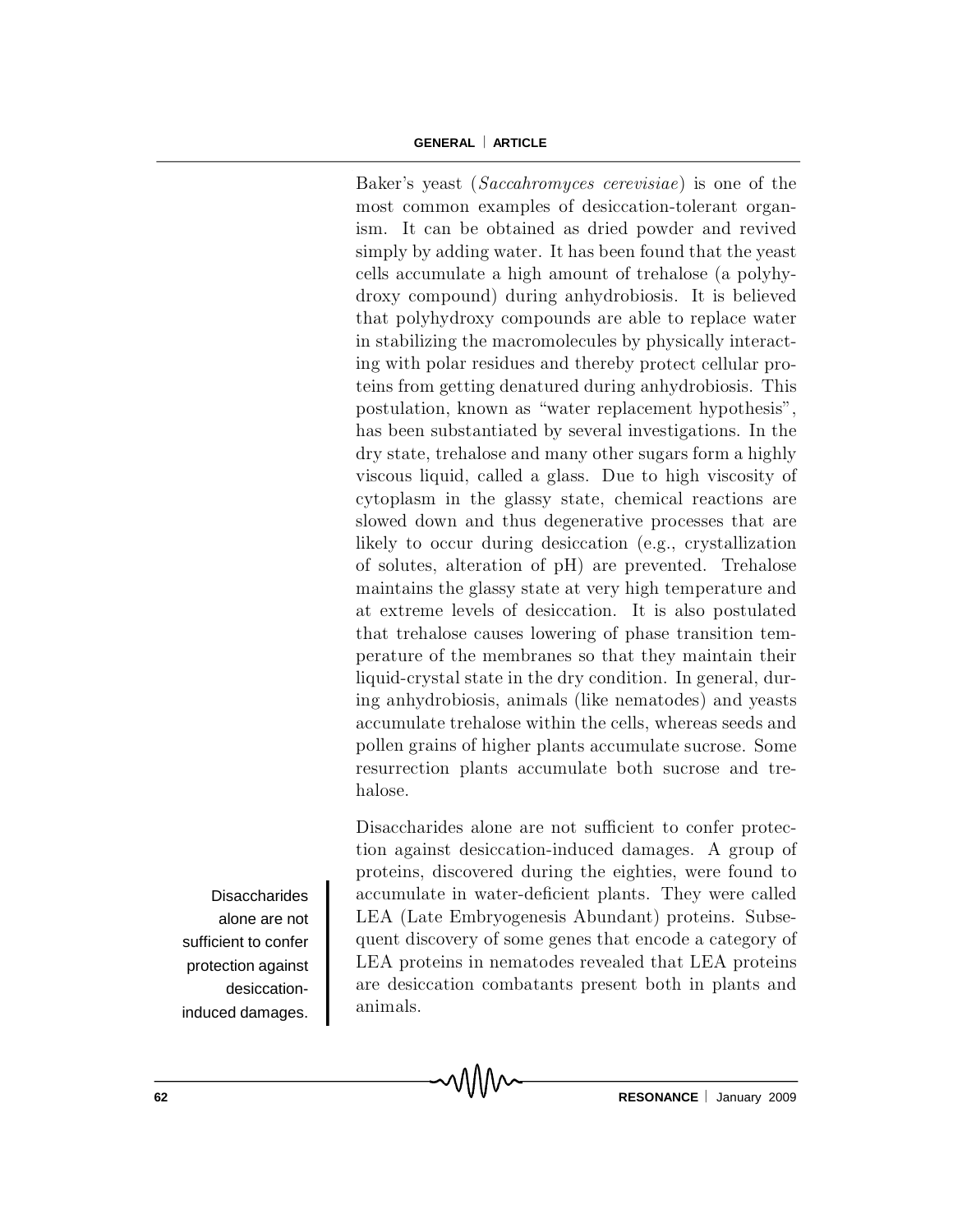# Association between Anhydrobiosis and Other Types of Stress Tolerance

Desiccation tolerance in some bacteria is known to be associated with radiation tolerance. The ability of some bacteria (e.g., *Deinococcus radiodurans*) to survive high doses of ionizing radiation is attributed to the presence of an efficient intracellular repair system, which patches up damage in the cellular DNA caused by radiation. Shearing of DNA is a major factor involved in desiccation-induced mortality. Hence a repair system, which takes care of radiation-induced DNA damage, assumes a protective role also during desiccation. Since high doses of ionizing radiation occur nowhere on earth, it is believed that radiation tolerance in bacteria was evolved as an offshoot of desiccation tolerance.

Production of reactive oxygen species (ROS) is enhanced both during irradiation and desiccation. Loss of control of the respiratory electron transport chains and dissipation of the aqueous barriers to gaseous diffusion leading to the elevated exposure to atmospheric oxygen are some of the factors that might be responsible for the increased generation of ROS inside the cell during dehydration. ROS are deleterious to the cellular constituents. Besides damaging DNA they also inflict irreparable and irreversible damage on cellular proteins by the mechanism of iron-dependent carbonylation. Protection from ROS-induced damage is a pre-requisite for desiccation tolerance and prolonged longevity in the desiccated state depends on the ability of the organism to scavenge ROS. When cellular proteins are protected from oxidative damage, the repair systems of the cell survive and function efficiently during recovery. Therefore, it is not surprising that cellular antioxidants (e.g., glutathione, manganese) appear to play an important role in desiccation tolerance and also in linking desiccation tolerance to radiation tolerance.

Production of reactive oxygen species (ROS) is enhanced both during irradiation and desiccation.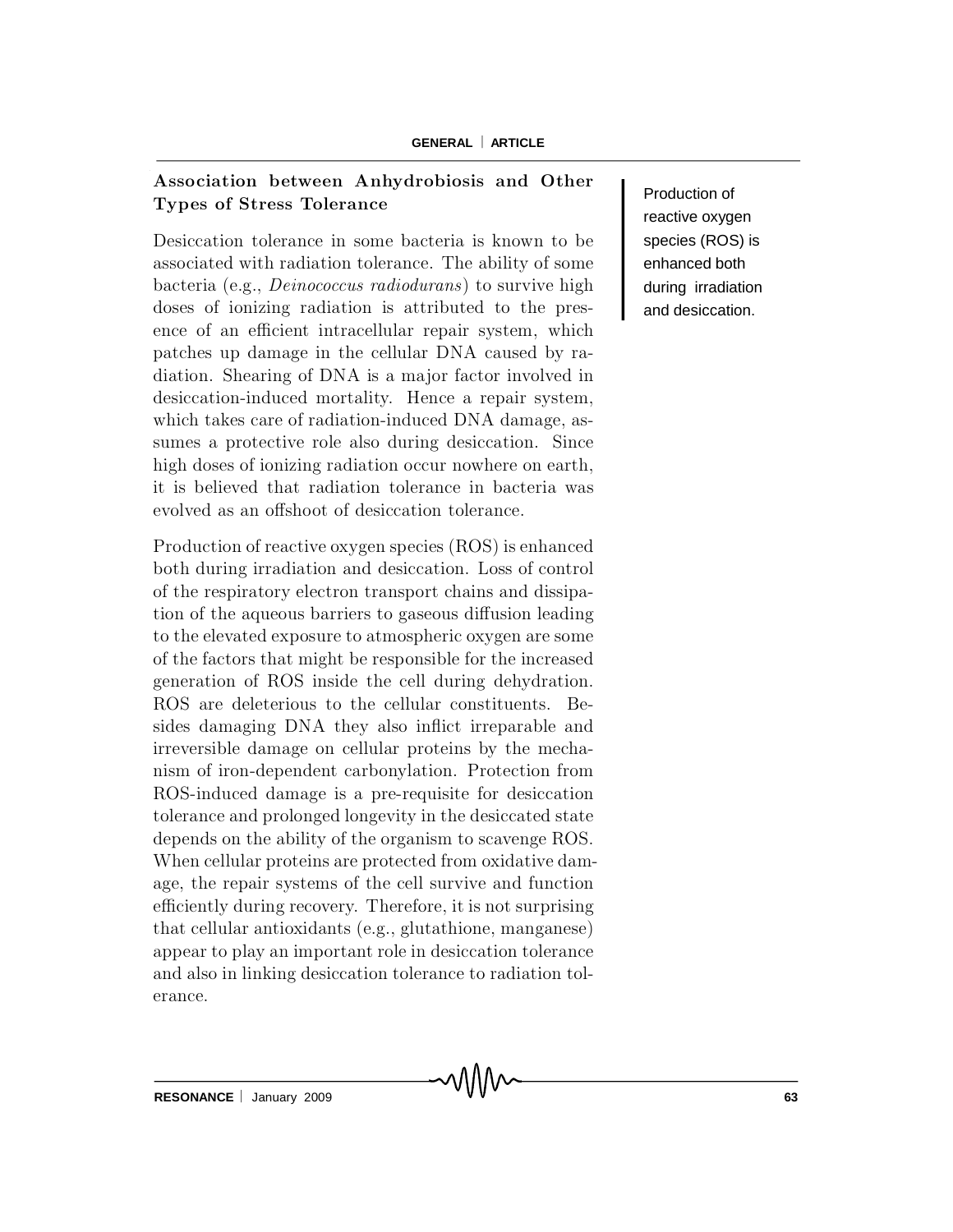## Biotechnological Aspects

Attempts have been made from time to time to preserve cells and organs, which can be used for the rapeutic purpose. Taking a cue from the desiccation-tolerant organisms, researchers are making an effort to mimic the strategy evolved by them. Trehalose is a potential candidate molecule for this purpose. G M Beattie and his colleagues from Whittier Institute, Department of Pediatrics, University of California at San Diego School of Medicine, developed a method for preserving insulin-producing mammalian cells using trehalose along with dimethyl sulfoxide (DMSO), which is conventionally used for this purpose. The rate of recovery of adult islet cells improved substantially after cryopreservation with trehalose compared to the cells preserved with DMSO alone. In order to overcome the problem of impermeability of mammalian cell membranes to trehalose, the investigators took advantage of the leakiness of membranes during transition of membrane lipids from fluid to solid phases above the freezing point. Subsequently a team of investigators used a recombinant pore-forming hemolytic protein, alpha-hemolysin, for delivering trehalose. This protein was so engineered that the pore remained closed in the presence of zinc and opened in the absence of zinc. They incubated the m am malian cells with the recombinant protein. Trehalose was delivered into the cells by withdrawing zinc from the medium. Very high rate of survival of two mammalian cell lines was obtained in the frozen state using this technique. The potential of trehalose for cryopreservation of hem atop oietic stem cells has also b een demonstrated. Thus it might be a useful replacement for the conventional cryoprotectant DMSO, which is known to be considerably toxic. Encouraging results have been obtained from investigations on the role of trehalose in the cryopreservation of human adipose tissue. Further, trehalose has been found to be useful in the cryopresrva-

Encouraging results have been obtained from investigations on the role of trehalose in the cryopreservation of human adipose tissue.